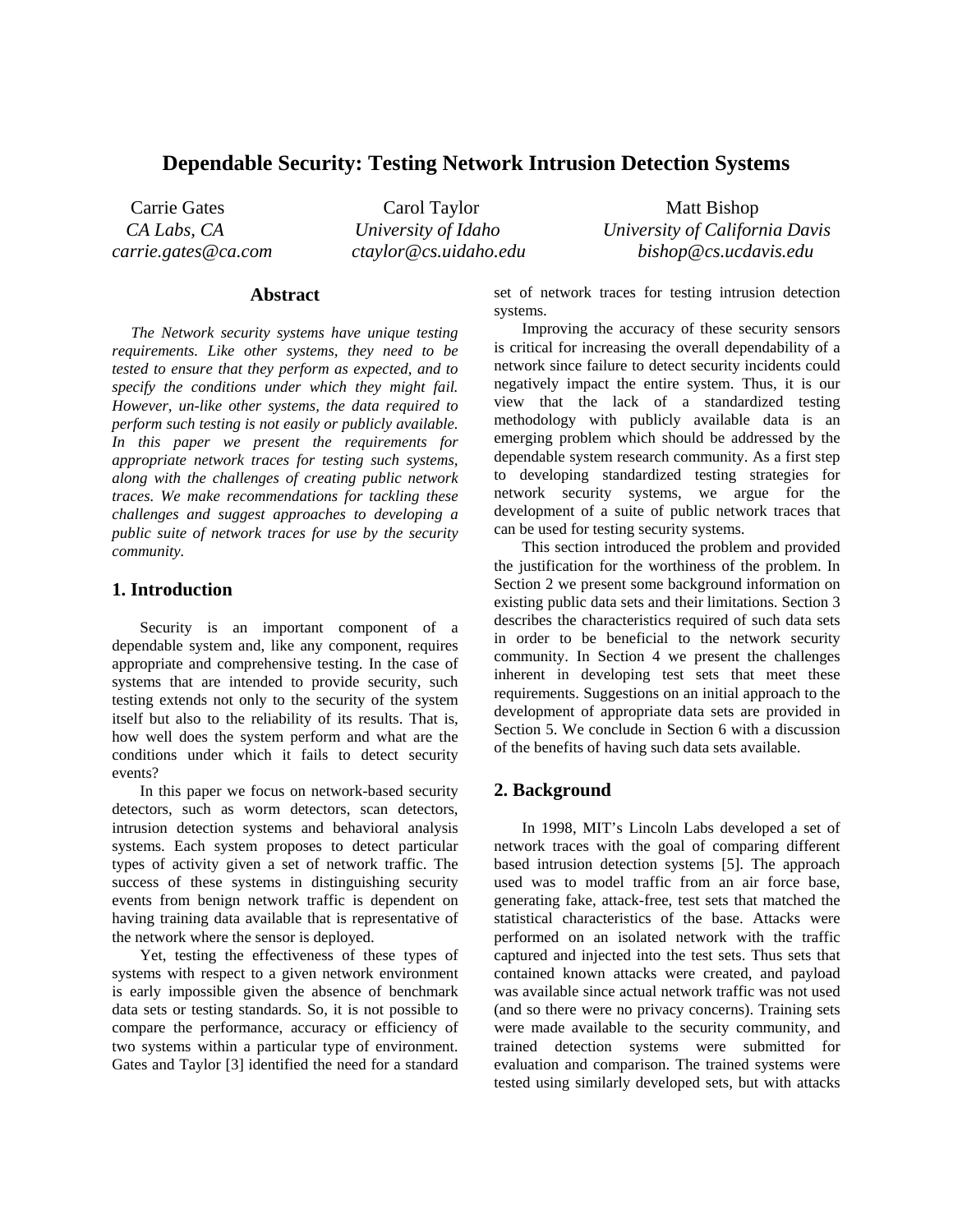that were not necessarily provided in the training set. The data sets from this and subsequent evaluations were made publicly available.

 The Lincoln Labs data was the first public data set created, for the purpose of testing Intrusion Detection Systems and thus served a valuable purpose. However, there were serious flaws with the data set, as identified by McHugh [9] and Mahoney and Chan [6]. For example, the proportion of attack traffic to legitimate traffic was not representative of actual network traffic, nor were the synthesized traffic levels representative of actual traffic [9]. Given the synthesized nature of the non-attack traffic, it did not contain the miscellaneous misconfigurations and spurious traffic typically found in internet traffic (see Bellovin's analysis of network traffic [1], Pang et al.'s analysis of "background radiation" [12], and Mahoney and Chan's description of testing their intrusion detection system on network traces [7]). Additionally, the synthesized traffic did not capture all of the characteristics of normal traffic [6]. Despite these limitations, and despite the age of the data (these data sets were created before peer-to-peer traffic, Slammer, and many other worms and viruses), the Lincoln Labs data sets are still commonly used for testing network security systems.

 A more recent publicly-available data set consisting solely of attacks was recently developed by Massicotte et al. [8]. This data set was used to test the capabilities of Bro [13] and Snort [15] to detect each attack in the absence of any other confounding traffic. While this is a useful data set, network security detectors, particularly those based on anomaly detection or behavioral analysis, require testing against normal network conditions, including both legitimate traffic and the usual background radiation.

 Another data set that is publicly available was produced by LBNL/ISCI and contains anonymized traffic captured from inside an enterprise [10], with the anonymization approach described by Pang et al. [11]. This traffic was captured for two internal subnets and attack traffic filtered at the border is not available. Additionally, only packet headers have been made available, without any corresponding payload.

 The CRAWDAD (Community Resource for Archiving Wireless Data At Dartmouth) project at Dartmouth University [16] has also provided traffic traces captured from their wireless network since 2001. This data was collected to specifically analyze wireless data, and therefore does not contain any wired data or border network traces. Additionally, it contains only packet headers and not the full payload.

 The PREDICT (Protected Repository for the Defense of Infrastructure Against Cyber Threats) project [4] will provide data sets to security researchers. However, researchers must apply for data access and abide by any restrictions on the data sets to which they are granted access. Access is limited to researchers who are physically located within the United States. PREDICT is currently not available as of 2007.

## **3. Required Characteristics**

 Considering the drawbacks of the Lincoln Labs data and other data sets described in the previous section, we derived attributes that should be supported by any publicly available data whose purpose is testing security systems. We identified five characteristics that any suite of network traces requires if it is to be beneficial for the development, testing and comparison of network security systems:

- 1. Current: Threats are constantly evolving. Fore example, denial-of-service attacks became common in February 2000, Code Red and Nimbda were released in mid-2001 making worms a household word, and phishing started getting noticed in late 2003. Additionally, legitimate network traffic is also constantly evolving. For example, peer-topeer traffic started becoming common in 2000, and RSS 2.0 feeds in 2003. Thus, any network data used in a testing suite will need to be current in order to reflect traffic and attack trends.
- 2. Labeled: When a network trace is used by a security system for testing purposes, it is important that the events of interest to the tester are labeled in the trace so that the true and false positive and negative rates can be determined. Having these rates will also allow for the comparison of algorithms that purport to detect the same types of events.
- 3. Comprehensive: Any suite of network traces will need to represent a variety of traffic and attack types in order to demonstrate applicability across different network topologies and traffic volumes, For example, different sizes of networks (/24, /16, /8) will need to be represented, in addition to different types of networks (e.g., university, corporate, government).
- 4. Real: It is important that any network traces be gathered from in-use networks, rather than simulated. This is because simulating network data is difficult [14] and prone to generating incorrect artifacts [6]. Additionally, the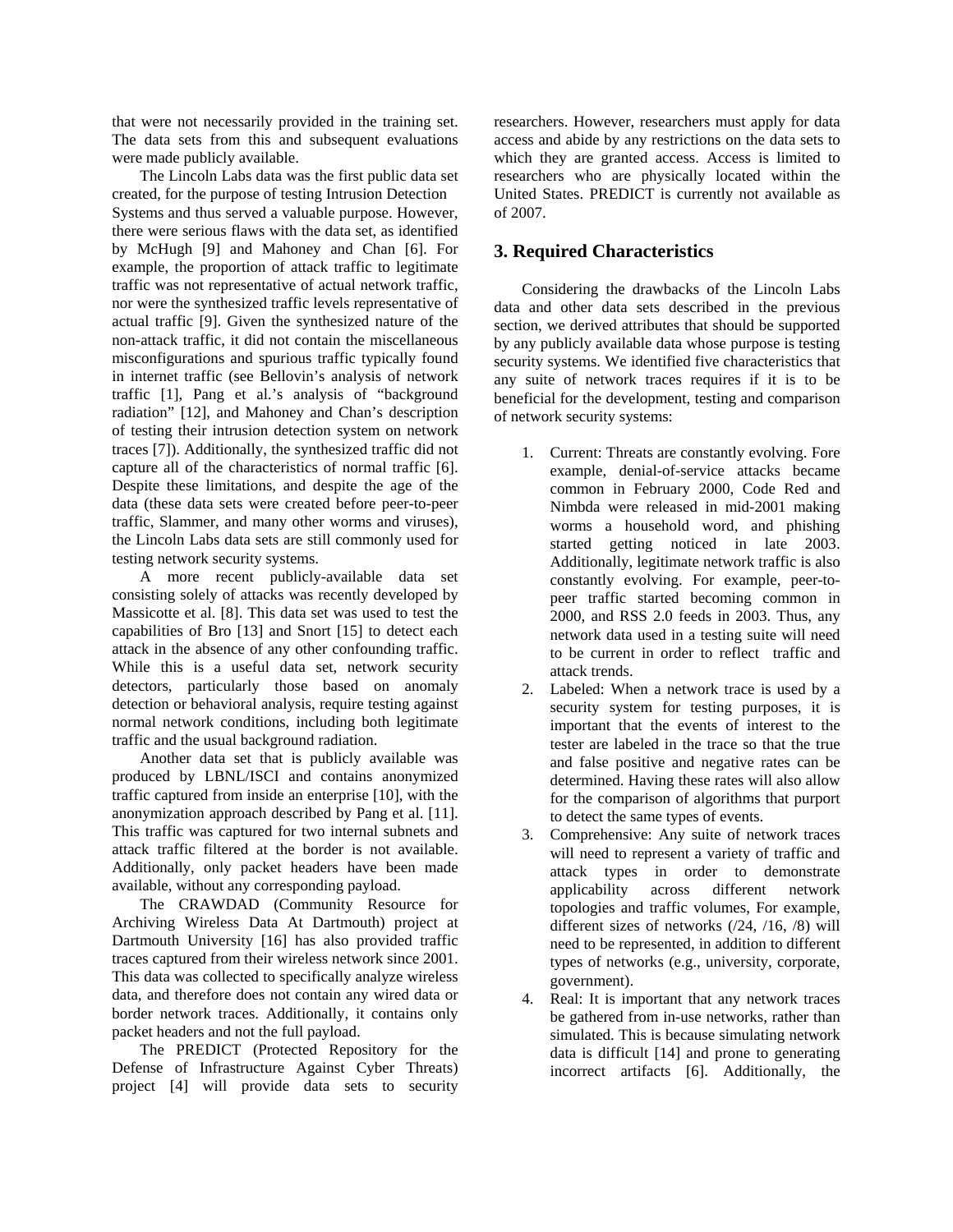correct balance between traffic types (e.g., the volume of legitimate traffic to scans, attacks and background radiation) needs to be maintained as this can potentially affect the performance of the detector [9].

5. Payload: While some systems require only packet headers for analysis, it is not possible to confirm the analysis without using the payload. Additionally, many systems, particularly signature-based systems, require payload access in order to determine if an attack is present.

## **4. Challenges**

 Identifying the required characteristics of data sets for testing security systems was based on limitations of existing data sets. However, creating data sets that exhibit these desirable attributes presents certain difficulties which we describe in this section.

- 1. Current: Any suite of test sets must continually evolve in order to remain current. However, changing the test set often results in problems such as keeping the data labeled and the ability to do historical comparisons between systems in the published literature. We recommend that both historical traces be available along with newer data to ensure that current traffic trends are represented.
- 2. Labeled: One of the advantages of simulating background traffic and injecting attacks is that the data is then labeled so that both attack and background traffic are well defined. However, when using real network traffic, some other approach is required to distinguish attack from normal traffic.
- 3. Comprehensive: Given that legitimate traffic and potentially attack traffic vary by network size and organization (e.g., university, government, small business, Google, etc.), network traces will need to be collected from multiple sites in order to meet the other data requirements outlined above which will require their co-operation. Privacy issues and appropriate anonymization to prevent the leaking of any information is a huge challenge. Publishing real network data will require lawyers to ensure that the appropriate safeguards and agreements are in place.
- 4. Real: While it is possible to acquire test sets from a variety of networks and time periods, how does one confirm that the sets are

representative for a given site? That is, how does one determine that all of the attacks of interest can be found in the test set, and that all of the forms of legitimate traffic that might impact a security system are represented?

5. Payload: The use and release of payload information is accompanied by a myriad of privacy concerns. Given that real network traffic is required, it is vitally important that the payload information be anonymized in order to protect the organization, but that the anonymization does not result in changing the overall traffic characteristics. To date, no such anonymization approach has been developed.

# **5. Approach**

 We propose the development of a set of testing traces that initially addresses four of the five requirements through a community-based approach. Given that the traffic needs to be real, we would need the co-operation of multiple sites in providing traffic traces. This could start on a smaller scale by collaborating with sites that have already released traffic traces, such as LBNL/ICSI [10] and the CRAWDAD project at Dartmouth College [16]. By demonstrating the value of such a data repository, we anticipate that other organizations will be willing to submit traffic traces. However, inclusion of a complete set of traces will likely require active solicitation of organizations.

 The ability to anonymize the data is central to this repository. Contributors may require different levels of anonymization. Research is on-going into anonimization of publicly available data sets [2]. In short, the contributors and the repository must develop compatible threat models to the degree of anonymization desired.

 We aim to have a balanced approach to keeping data current. Our initial goal is to generate new data sets at least every two years, but not more often than every year. Old data sets will still be available, as they will have the most information available (to be discussed in more detail in the next paragraph) and so, despite their age, might still provide the most value for testing.

 In terms of labeling data, we rely on the data set users. In return for access to the data sets, we will ask that researchers help in label the data. As they use their detectors on the data, their results will show where they thought different types of attacks or anomalies occurred in the data. While any one system will not necessarily find all events of interest, nor have no false